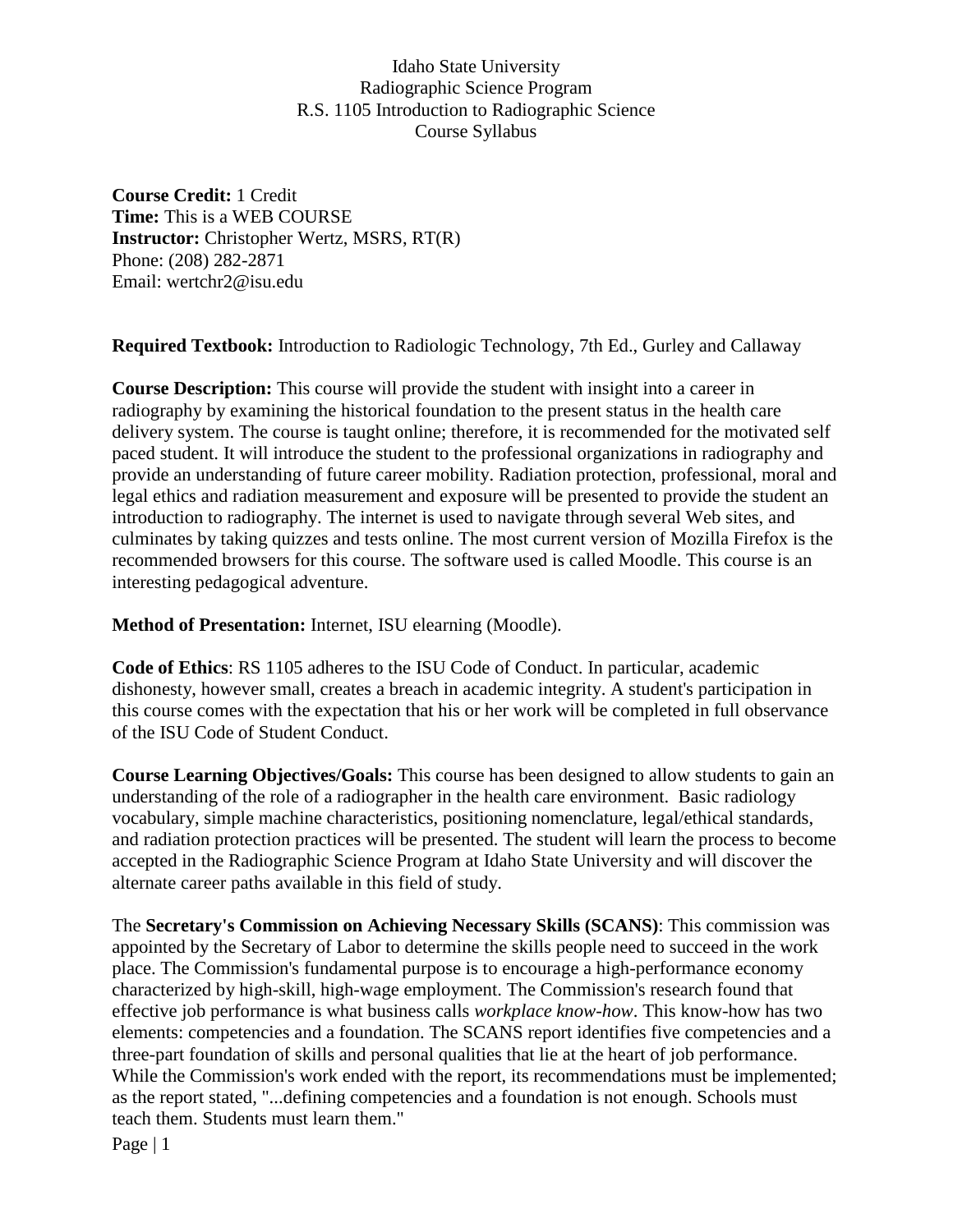### http://www.academicinnovations.com/report.html

# **Description of SCANS competencies are as follows:**

| <b>A Three Part Foundation</b> |                                                                         |  |
|--------------------------------|-------------------------------------------------------------------------|--|
| 1. Basic Skills                | reads, writes, performs arithmetic and mathematical operations, listens |  |
|                                | and speaks                                                              |  |
| 2. Thinking Skills             | thinks creatively, makes decisions, solves problems, visualizes, knows  |  |
|                                | how to learn, and reasons                                               |  |
| 3. Personal Qualities          | displays responsibility, self-esteem, sociability, self-management, and |  |
|                                | integrity and honesty                                                   |  |
| <b>The Five Competencies</b>   |                                                                         |  |
| 4. Resources                   | identifies, organizes, plans and allocates resources                    |  |
| 5. Interpersonal               | works with others                                                       |  |
| 6. Information                 | acquires and uses information                                           |  |
| 7. Systems                     | understands complex interrelationships                                  |  |
| 8. Technology                  | works with a variety of technologies                                    |  |

Each of these foundations and competencies are listed after the objective that meet the competency or skill set described above. The student should become familiar with each objective and be able to answer all questions at the end of each chapter.

# **Course Learning Outcomes:**

| :hantei |  |
|---------|--|
|---------|--|

| Upon completion of this chapter the student will be able to:               | <b>SCANS</b> |
|----------------------------------------------------------------------------|--------------|
| Explain the importance of having a thorough understanding of the technical |              |
| aspects of radiologic technology.                                          |              |
|                                                                            |              |
| Name the sources of information that most patients use when choosing a     | 2,3,4,6      |
| hospital.                                                                  |              |
| List the inside and outside customers served by the health care facility.  | 2,3          |
|                                                                            |              |
| Describe quality care from the patient's perspective.                      | 1,2,6        |
|                                                                            |              |
| List high-tech and high-touch aspects of health care.                      | 1,2,5,6      |
|                                                                            |              |
| Explain what is meant by a "moment of truth."                              | 1,2          |
|                                                                            |              |
| Outline a customer service cycle for a radiologic examination.             | 1,2,7        |
|                                                                            |              |
| List ways to enhance telephone conversations.                              | 1,2,3,5,7    |
| Define empathy.                                                            | 1,2,5        |
|                                                                            |              |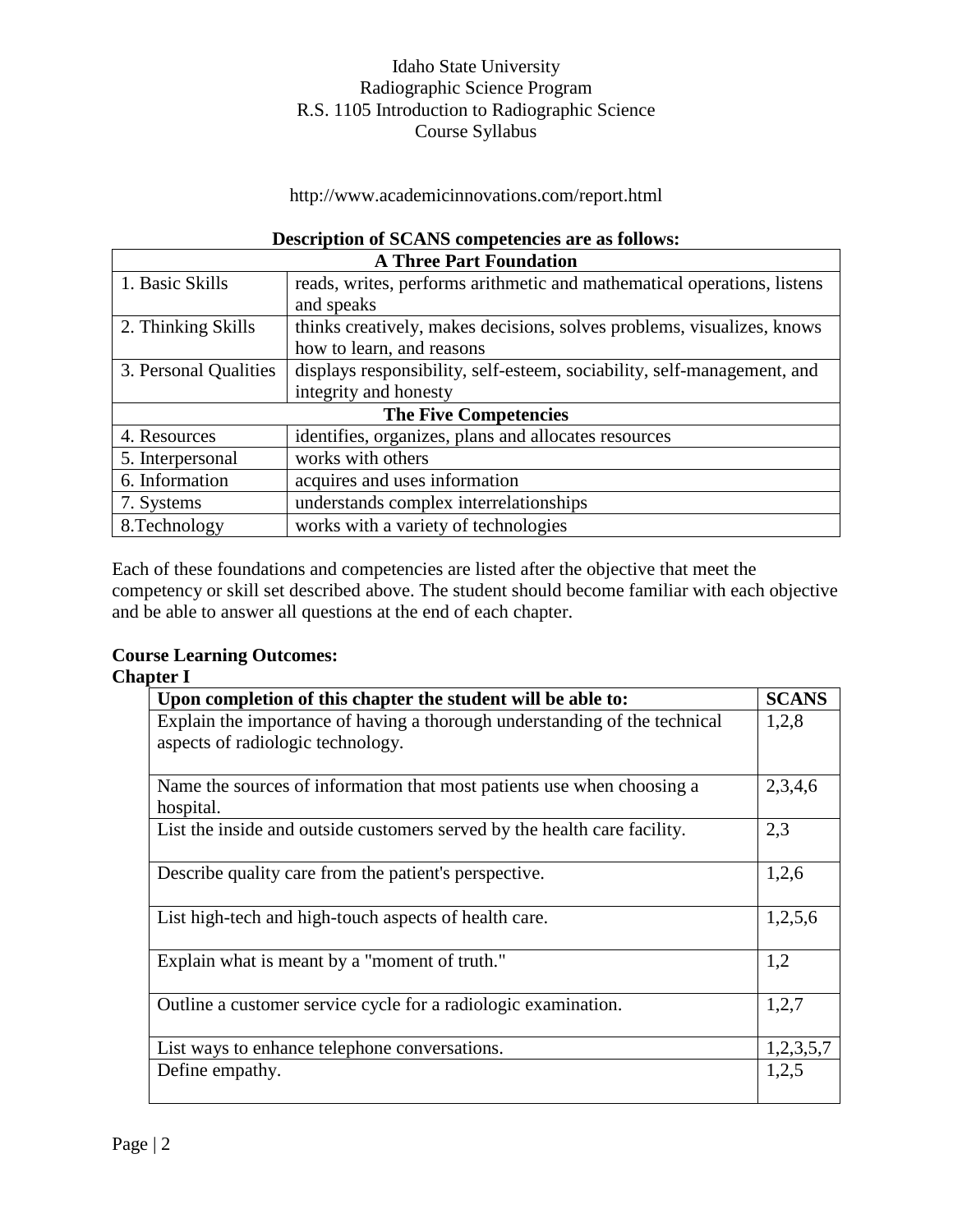| Be able to use the conflict resolution model in customer service and high- | 1,2,4,5,7 |
|----------------------------------------------------------------------------|-----------|
| stress situations.                                                         |           |
|                                                                            |           |

# **Chapter II**

| Upon completion of this chapter the student will be able to:                                              |             |
|-----------------------------------------------------------------------------------------------------------|-------------|
| Identify needs common to all human beings.                                                                | 1,2,5       |
| Describe physiologic needs and their effect on learning.                                                  | 1,2,3       |
| Describe psychological needs and how you maintain a healthy social<br>interaction with others.            | 1,2,3,4,5   |
| Describe the way you perceive the world and your unique pattern of<br>behavior for satisfying your needs. | 1,2         |
| Examine your lifestyle to identify causes of stress and conflict.                                         | 1,2,5       |
| Examine your values and determine what is and what is not important to<br>you.                            | 1,2,3,4,5   |
| Describe ways in which conflict may be resolved.                                                          | 1,2,5,7     |
| Set goals and plan for a lifestyle that has meaning, serenity, and a sense of<br>wholeness.               | 1,2,3,4,5,7 |

*The above objectives were written by the author of the textbook. Similar objectives can be found at the end of each chapter.*

# **The following objectives are specific to the Web material taught in this course.**

| Upon completion of Web material course the student will be able to:        | <b>SCANS</b> |
|----------------------------------------------------------------------------|--------------|
| Recall historical persons and their relationships to early discoveries.    | 1,2          |
| Discuss the circumstances surrounding the discovery of x-rays, their early | 1,2,7,8      |
| use, and development over the years since their discovery.                 |              |
| Understand the role of the radiographer as part of the medical team and be | 1,2,3,5      |
| aware of ethical as well as medical and legal concerns regarding health    |              |
| care delivery.                                                             |              |
| Appreciate the roles of various agencies in regard to certification,       | 1,2,6        |
| accreditation, and continuing education.                                   |              |
| Understand the uses and operation of various types of x-ray equipment to   | 1,4,6,7      |
| include an understanding of various x-ray procedures and the fundamentals  |              |
| of exposure technique.                                                     |              |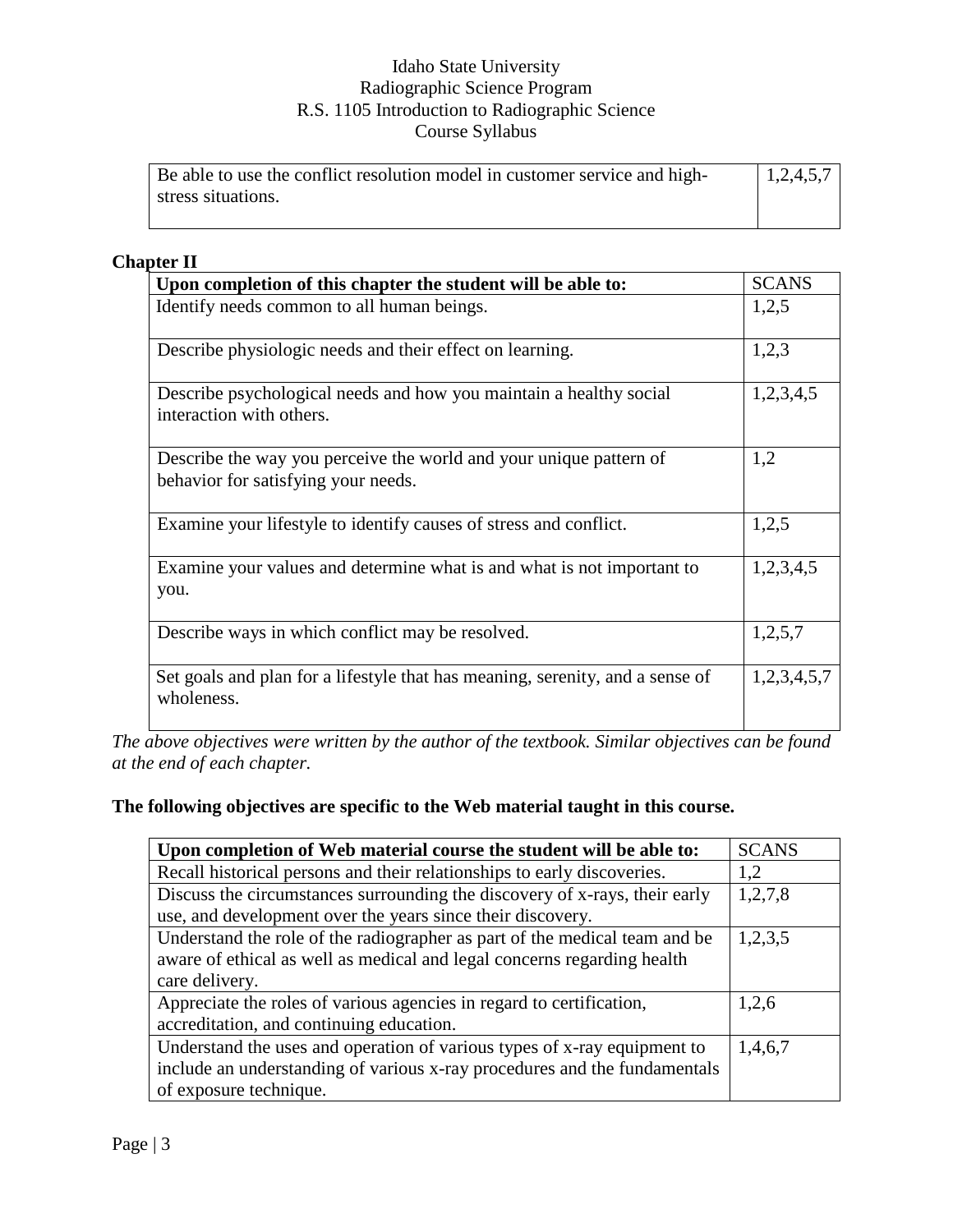| Appreciate and understand the need for safe radiation protection habits to | 1,2,6         |
|----------------------------------------------------------------------------|---------------|
| include an understanding of the dangers of radiation, and radiation        |               |
| sensitivity.                                                               |               |
| Become familiar with various career options available to the graduate      | 1,4,6         |
| radiographer.                                                              |               |
| Demonstrate an appreciation for the Radiography program at Idaho State     | 1,3,7,8       |
| University by passing several quizzes designed to test your knowledge of   |               |
| the program.                                                               |               |
| Develop an understanding of several Imaging Modalities by navigating       | 1,2,3,4,6,7,8 |
| through a Web site designed for this purpose.                              |               |
| Be able to answer several questions that students ask concerning the       | 1,2,3,4,6,8   |
| profession by visiting the FAQ section on the Radiographic Science         |               |
| Program website.                                                           |               |
| Understand the process of matriculation at Idaho State University by       | 2,6           |
| navigating a Web site which contains the program guide.                    |               |
| Develop a working knowledge of the Moodle software.                        | 1,2,4,6,7,8   |
|                                                                            |               |

**Academic Dishonesty Policy**: Academic dishonesty (cheating, plagiarism, etc.) will not be tolerated in this class and may result in suspension or dismissal from this course and from the program. Cases will also be referred to the Dean of Students for possible dismissal from the university.

Cheating includes, but is not limited to, (1) use of any unauthorized assistance in taking quizzes, tests, or examinations, (2) dependence upon the aid of sources beyond those authorized by the instructor, or (3) the acquisition of tests or other academic materials belonging to the university faculty or staff without permission.

Plagiarism includes, but is not limited to, the use of, by paraphrase or direct quotation without correct recognition, the published or unpublished works of another person.

Many components RS 1105 are designed to be highly interactive. Students are encouraged to take full advantage of the many resources available including internet sites, textbooks and journals, faculty, and peers. This interactive collegial learning environment is conducive for lifelong learning.

**What does this mean:** I have allowed "printed material" from the Web site to be available to the student. This can present problems if not used properly. Material from quizzes and tests should be used for your OWN study endeavors. Because the quizzes are open book, you should not obtain the answers from other students prior to taking the quizzes. This defeats the intended learning methodology. Also, DO NOT obtain material (quizzes and tests) from previous students who have taken this course. I will consider this cheating and could result in an automatic 'F' for the quiz and the course. You may print the quizzes at your discretion, but I DO NOT allow PRINTING of tests.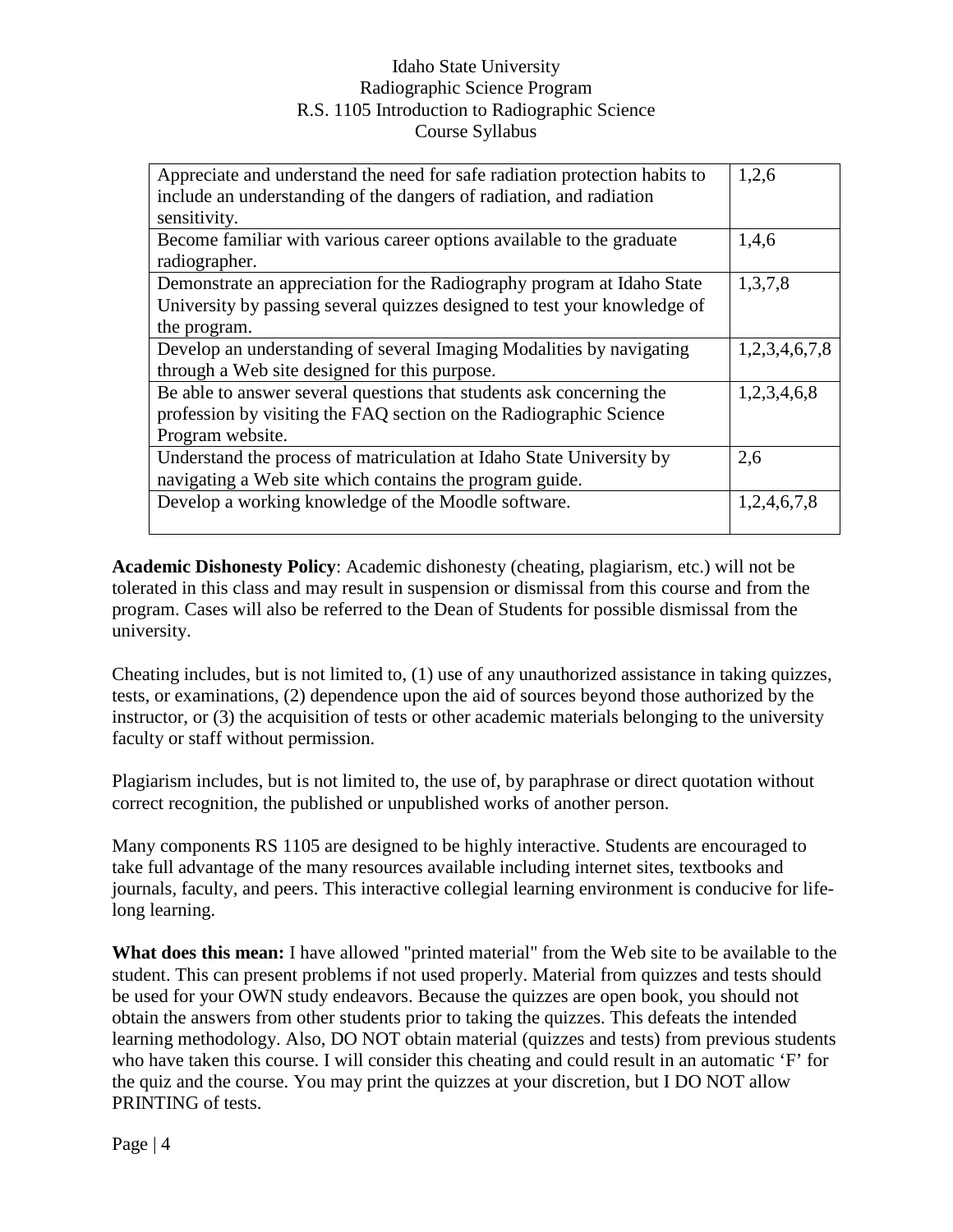When students submit their efforts for grading, they are attesting that they have abided by these rules. Instructions and Grading Procedures:

#### *Again, this course is a Web course; therefore, we will not meet during the semester.*

#### **Personal correspondence to me should be via my personal email at wertchr2@isu.edu**

Tests and Quizzes will be administered through the Moodle (ISU elearning) software. Failure to take a test or quiz prior to the deadline will result in an 'F' for that test. *Again, all correspondence to me should be via email,* wertchr2@isu.edu .

Grading of tests and quizzes will automatically be done upon completion as you submit them. This means you will know your grade on each test or quiz immediately after taking them. There will be six quizzes and three tests. Information for the quizzes can be obtained from the Web site material (see the outline for the course). Information for test questions comes directly from the textbook. You may use your book and notes when taking tests/quizzes, but the tests and quizzes are timed. *The password to enter all of the tests and quizzes is "xray*". This word must be typed in lowercase before you will be able to enter a quiz or test. This alerts me to the fact that you willingly are ready to participate in the testing process. Entering a quiz or test without taking it will result in an "F".

There is a practice test in the "testing section" of the course. Use this test to become familiar with the testing mechanism of Moodle. This grade will not be recorded in your grade book; however, there is valuable information in this test and I recommend taking it.

If the time expires while you are taking a test you will not be able to answer additional questions.

When taking QUIZZES the questions will be administered simultaneously. Students WILL HAVE the option to change answers prior to submitting the quiz.

If your computer fails while taking a test, restart your computer and go back into the test. The test will resume where you left off if you have not run out of time. If you have problems send me an email at wertchr2@isu.edu.

**Additional Instructions for taking this Web Course:** Here is the time breakdown for the quizzes and tests.

Page | 5 Quiz #1--Tour Quiz---10 questions, 15 minutes Quiz #2--Imaging Modalities Quiz--33 questions, 40 minutes Quiz #3--Frequently Asked Questions Quiz--20 questions, 15 minutes Quiz #4--Program Guide Quiz-- 10 questions, 15 minutes Quiz #5--Web Image Review-- 20 questions, 30 minutes Quiz #6--Cross Word-- 10 questions, 15 minutes